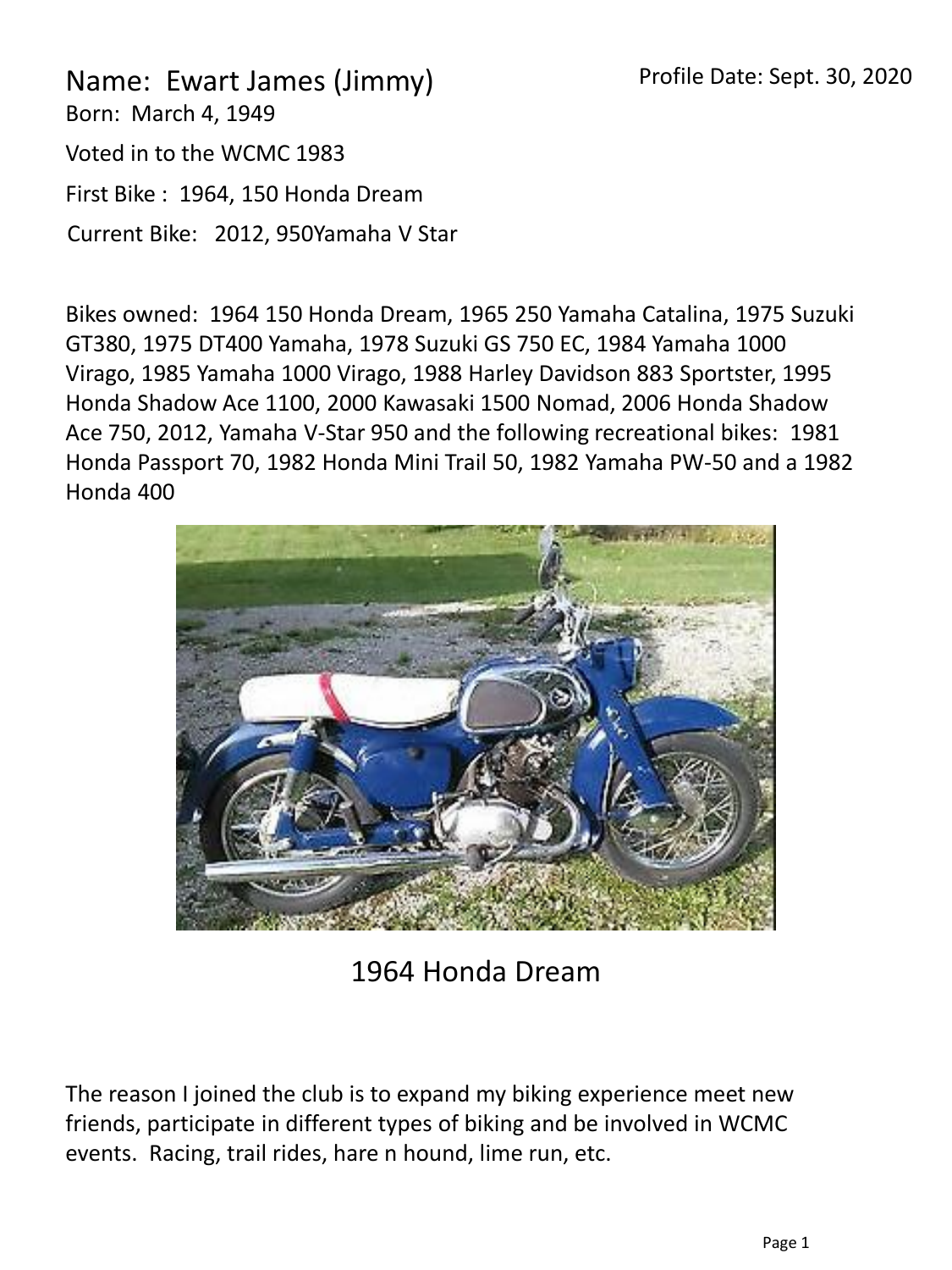

My 1988 Harley Davidson 883 Sportster



2000 Kawasaki 1500 Nomad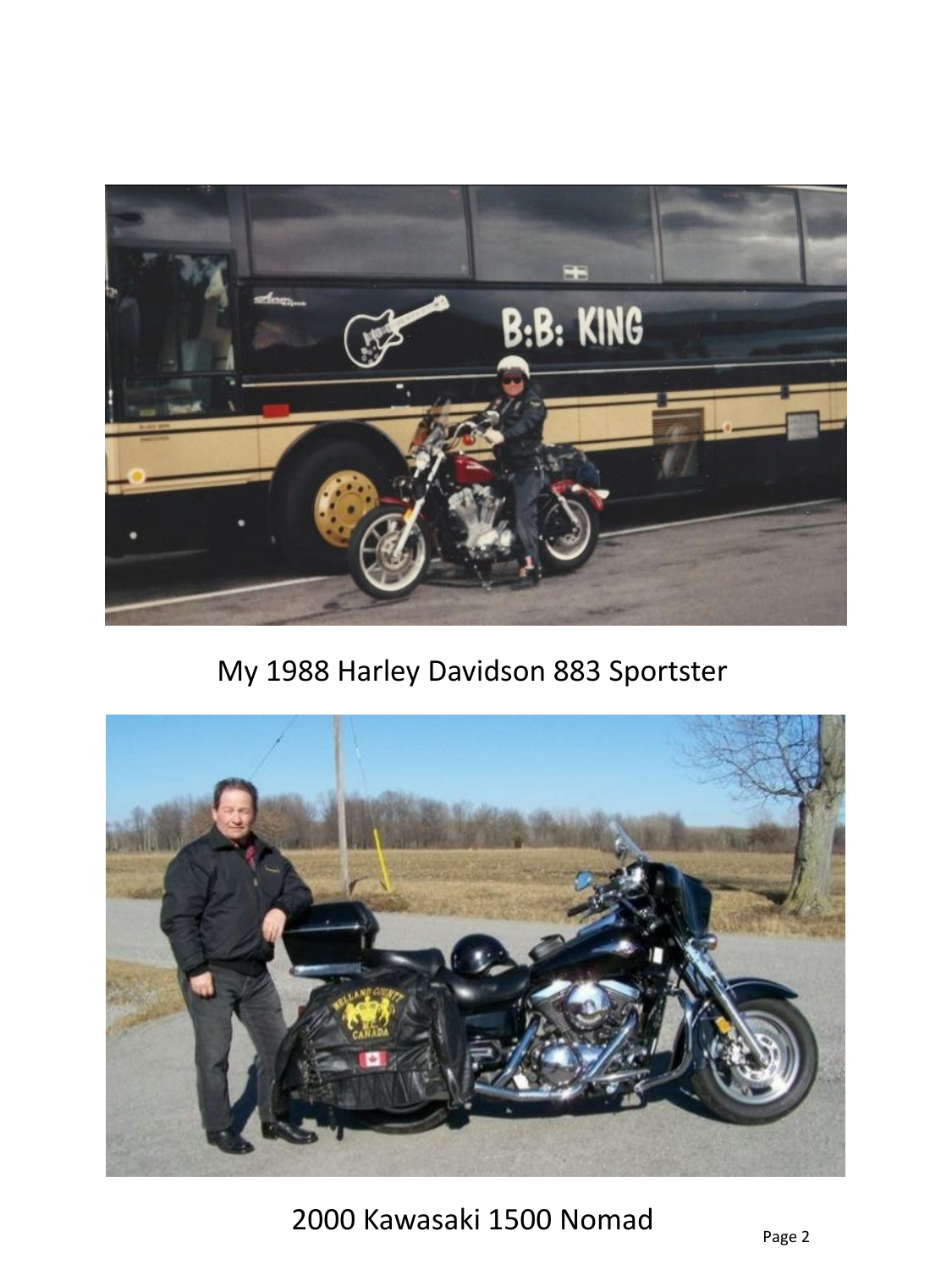I was the WCMC Secretary, Membership Secretary, Board Member twice, Club Photographer and Road Captain. As club photographer a lot of pictures I took of members were framed and put on the walls by Jimmy Oroz. I was also the Club DJ. Many times and also mowed Grass for 3 years. I've done some corner marshalling, security, parking and worked the food booth a number of times. When I was road captain I started the Friday night bike rides that is still going.





## A couple of my Recreational Bikes